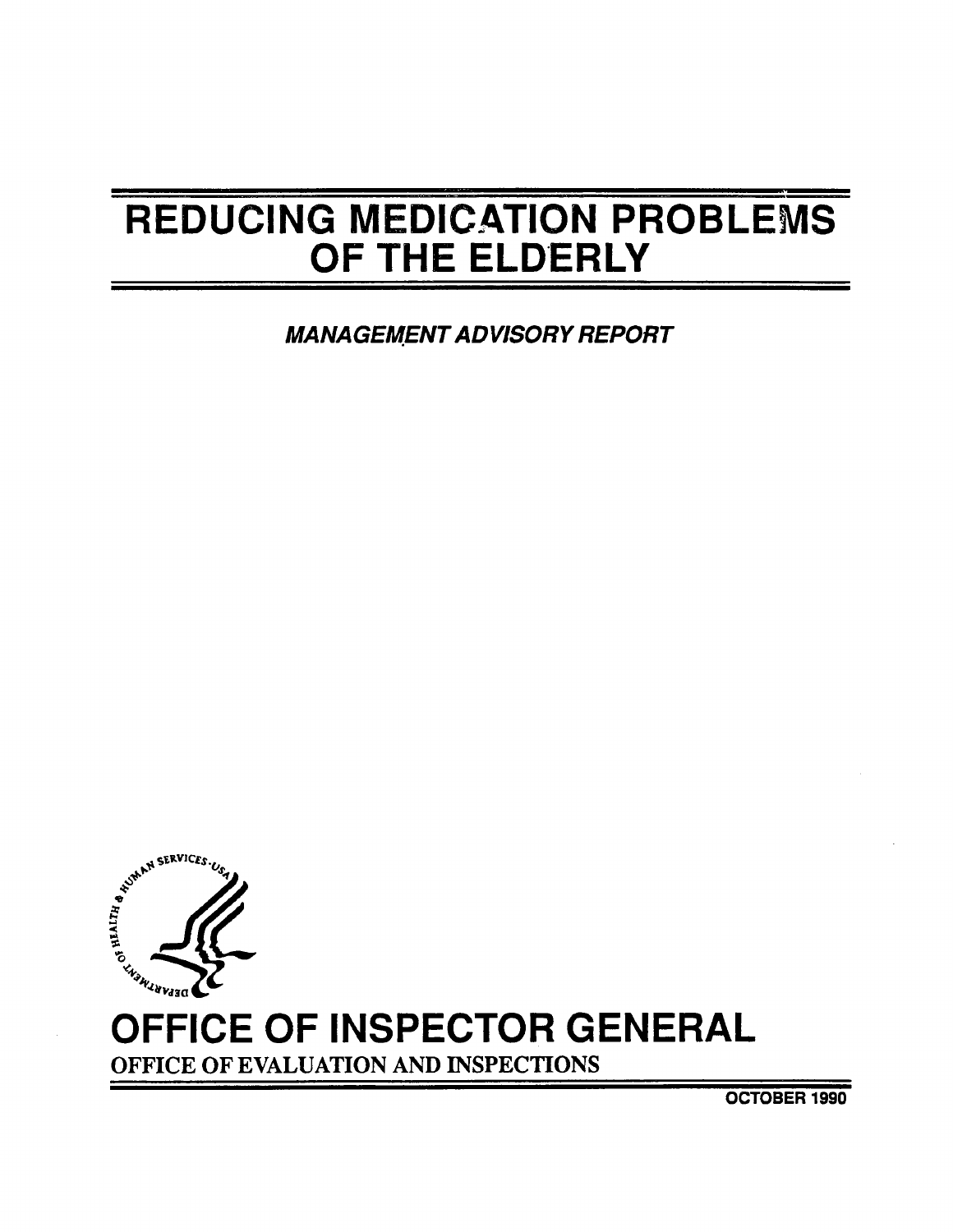# REDUCING MEDICATION PROBLEMS OF THE ELDERLY

**MANAGEMENT ADVISORY REPORT** 

Richard P. Kusserow INSPECTOR GENERAL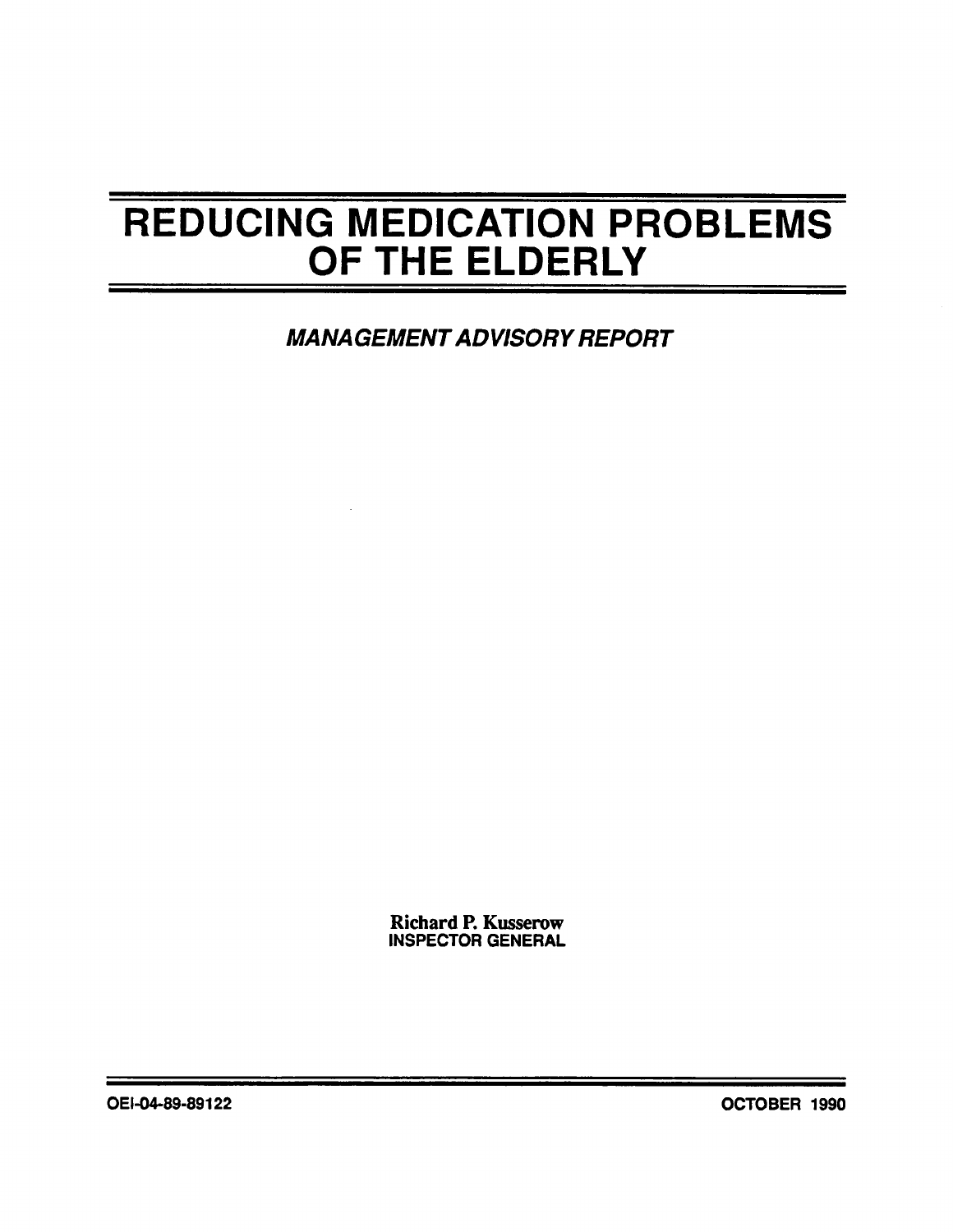# TABLE OF CONTENTS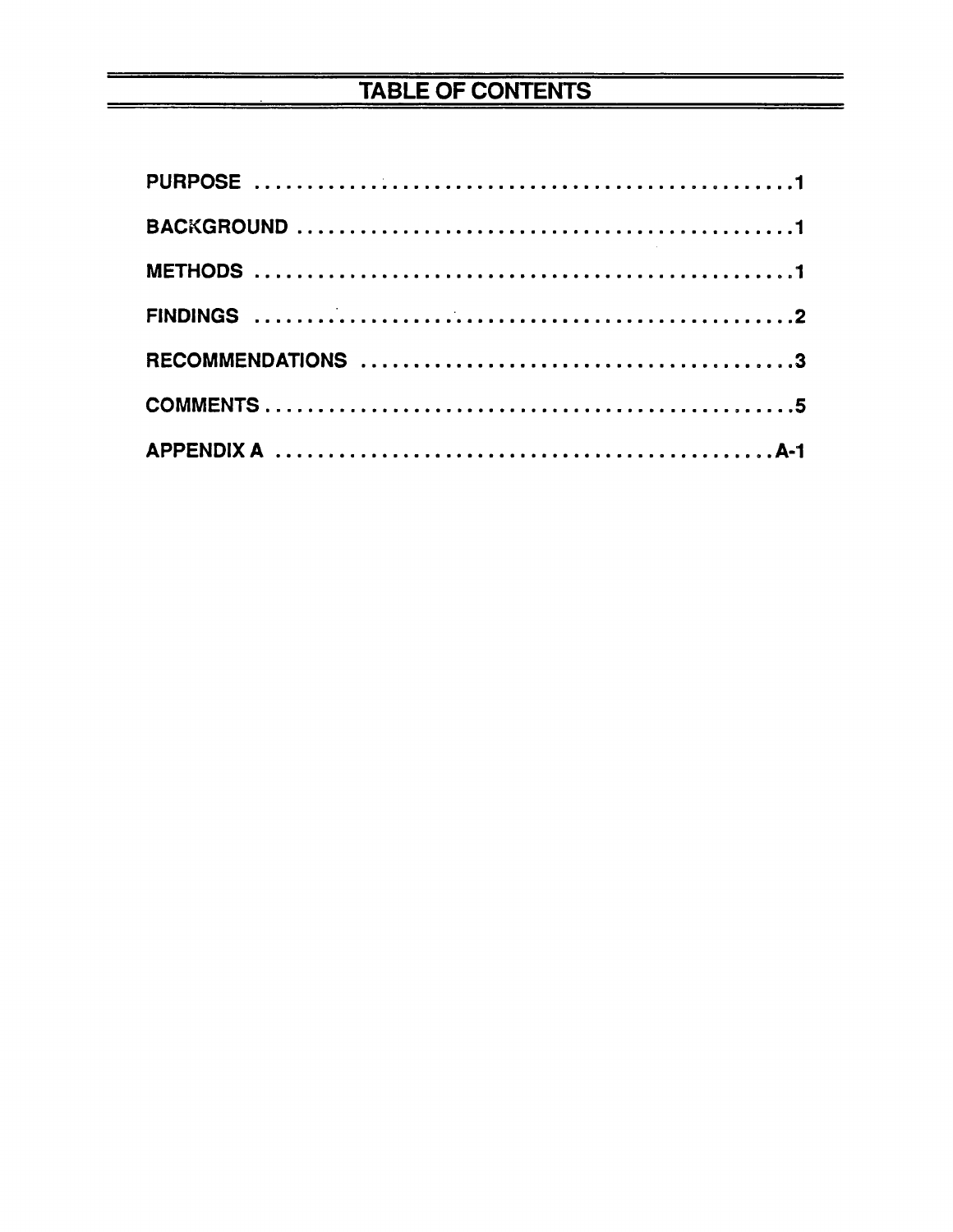#### PURPOSE

Identify actions which the Department of Health and Human Services can take to improve compliance among the elderly with medication regimens.

### BACKGROUND

Medication utilization problems affect the health and quality of life for a substantial number of elderly persons. These problems also result in a significant amount of unnecessary health care spending. Noncompliance with prescription drugs, or the failure of a patient to correctly follow instructions for medication use, contributes significantly to the medication problems of the elderly. Several components of the Department of Health and Human Services have an interest in medication problems of the elderly.

In 1989 under Medicaid, the Federal government and the States spent \$3.7 bilion for prescription drugs, which is more than the \$3.4 billion spent for physician services. Approximately 44 percent of Medicaid expenditures for prescription drugs was for the elderly.

In 1989, 1.8 million Medicare beneficiaries were enrolled in prepaid medical plans, many of which provide prescription drug benefits. In both the Medicaid and Medicare programs, an incalculable amount is spent for physician and other medical services necessitated by medication problems.

#### METHODS

In the past year the Office of Inspector General issued thee reports related to medication problems among the elderly. The report "Medicare Drug Utilization Review," issued in April 1989, found that in 1987 an estimated 200,000 older adults were hospitalized due to adverse drug reactions or experienced an adverse drug reaction while hospitalized. In January 1990 we issued two draft reports on the role of the clinical pharmacist in the community setting. "The Clinical Role of the Community Pharmacist" describes new modes of pharmacy services and barriers to their further development. A companion report, "The Clinical Role of the Community Pharmacist: Case Studies," describes the recent experience of several pharmacy practitioners who are developing advanced forms of service including counseling and drug utilization review.

Attached to this document is a fourth report, entitled "Medication Regimens: Causes of Noncompliance." Noncompliance occurs when a patient fails to correctly follow instructions for prescription drug use. The report reviews the scientific literature to determine the extent to which, and the reasons why the elderly may have difficulty complying with their medication regimens. This literature ranges from small, narrowly focused studies on aspects of noncompliance, to book-length discussions on the elderly and medication problems, including noncompliance.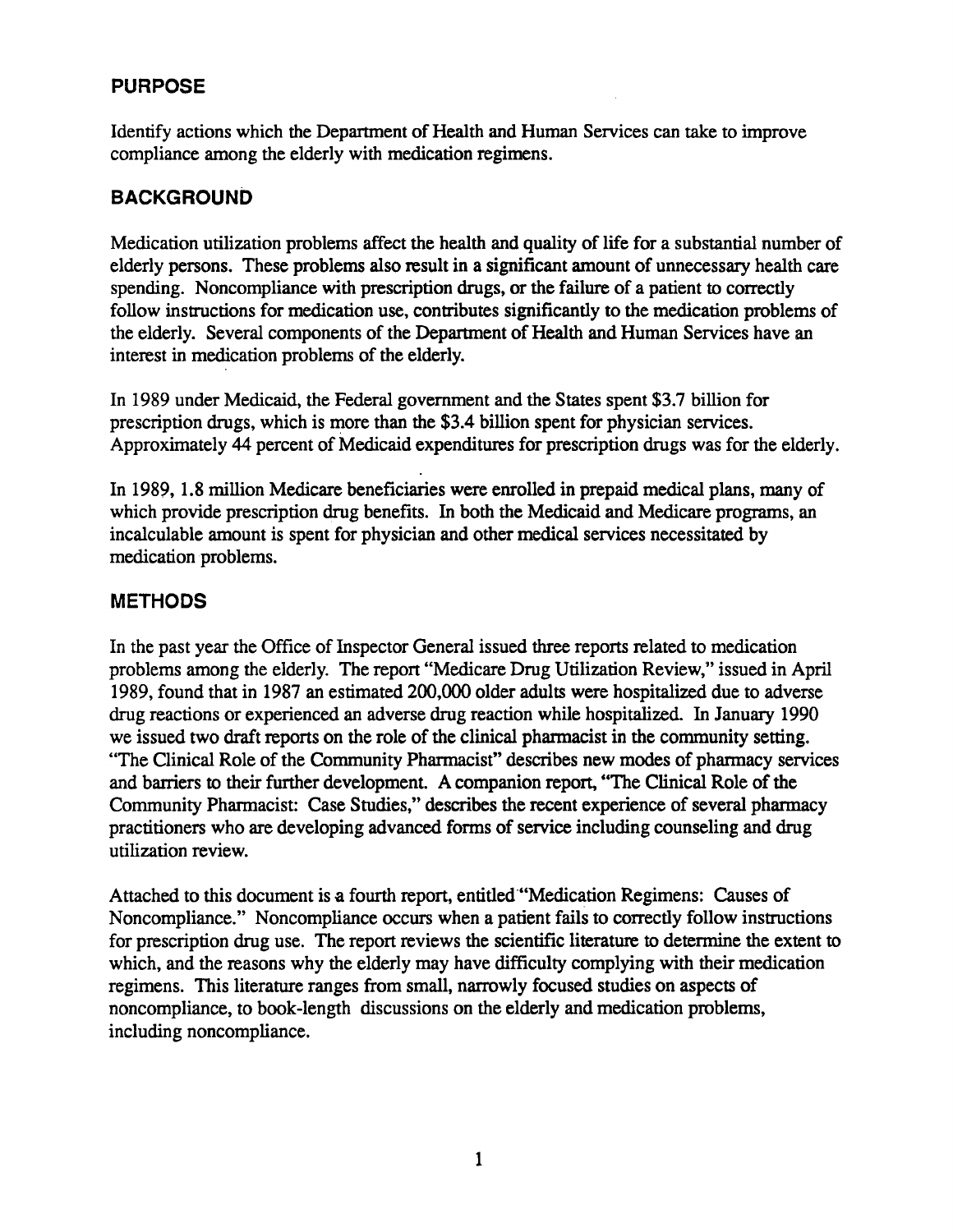In connection with this study on noncompliance, the OIG has examined (with representatives of PHS, AoA and HCFA) the current programs, policies, and initiatives of those agencies, to identify practical ways to help the elderly adhere to medication regimens.

#### **FINDINGS**

Our review of the scientific literature (see attached repon number OEI-04-89-89121) revealed that:

#### Many elderly do not comply with their medication regimens; the consequences are serious.

- Based on a review of many studies of elderly noncompliance, one researcher found that, on average, 55 percent of the elderly are noncompliant with their prescription drug orders. Another pair of researchers suggest that one-third of the elderly always comply, one-third sometimes comply, and one-third never comply with their prescription medication regimens.
- According to a study conducted for the Oregon Department of Human Resources, twenty-three percent of admissions to one nursing home were directly due to patient inabilty to manage medications at home.
- Over a two-month period, researchers at one large teaching hospital found that hospital admissions for 23 patients, resulting from noncompliance with medications, accounted for 590 hospital days and \$60,000 in avoidable costs.

#### There are many inter-related reasons for noncompliance.

Variables which affect why the elderly may have difficulties complying with prescription medications fall into four main categories. Although separated into categories, these variables are closely inter-related and may overlap substantially.

- Physiological factors: Loss of vision or hearing can impede an elderly person's ability to read important information about prescriptions or to hear instructions about a regimen. Mobility limits, type of disease, symptoms of ilness, memory loss, depression, and cognitive impairments are other physiological variables that can negatively affect compliance.
- $\bullet$ Behavioral factors: These include social isolation, social and health beliefs, and economic condition. Many elderly people live alone. Several studies have shown that people who live alone more often fail to comply with medication regimens. For those elderly on fixed, minimal incomes, the abilty to purchase expensive medications may also be a factor affecting noncompliance.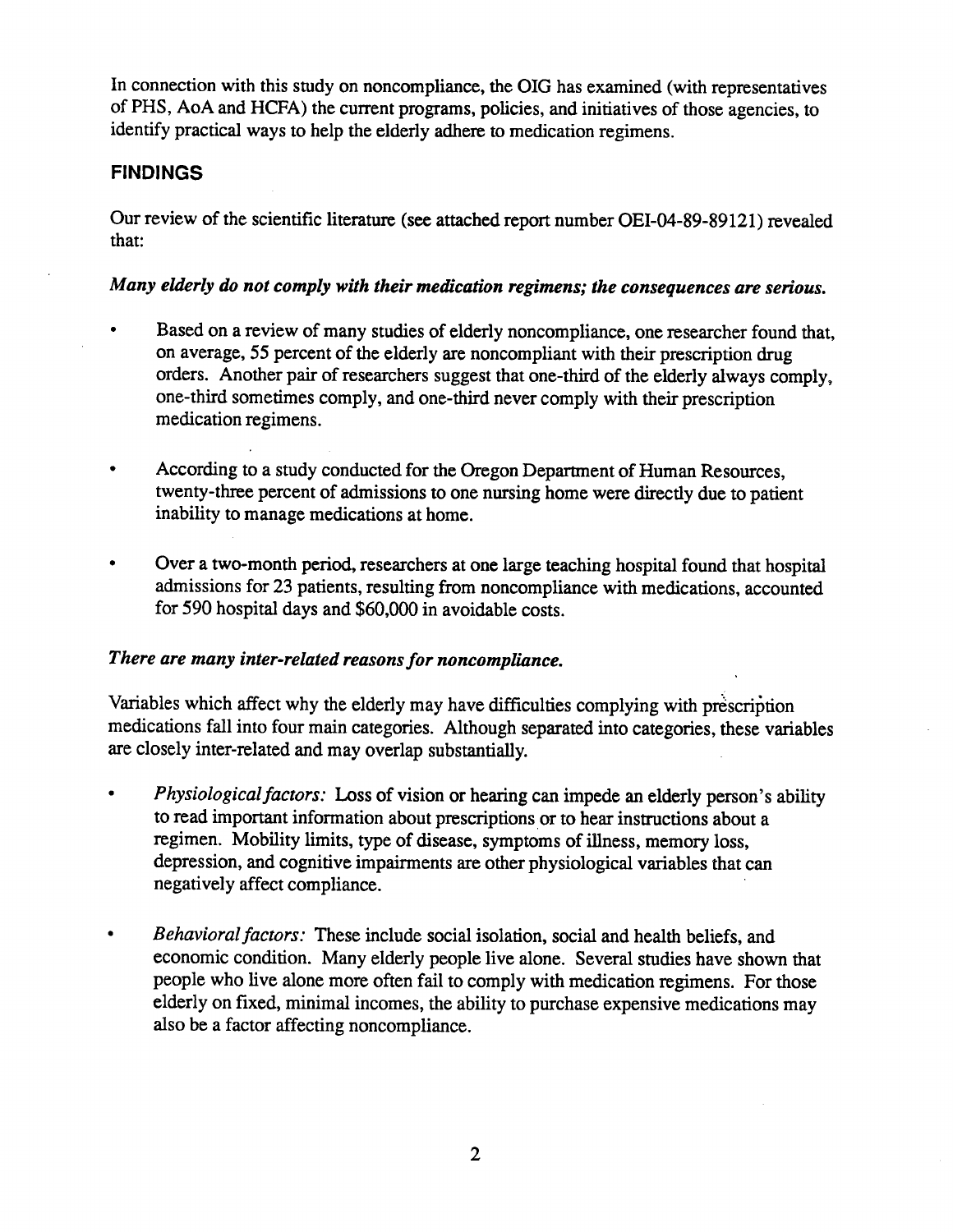- Treatment factors: Important variables are the duration and complexity of the medication regimen. Without exception, studies have shown that compliance rates decrease when the tratment is long-term and when the regimen includes many different medications which must be taken concurrently. Many elderly people have chronic conditions, and/or multiple conditions. Other treatment factors include the type of medication prescribed, and the patient's perception of the medication.
- Health Care Provider/Patient Interaction factors: These include how well the physician, the pharmacist, and the patient communicate with each other. The quality and content of a physician's instructions, the content of a pharmacist's label, and the ability of a patient to ask questions can all affect compliance.

#### Education is the key to improving compliance.

- A review of the literature showed that compliance-improving programs based on education can have benefit/cost ratios as high as 14:1.
- Several researchers have found that physicians and pharmacists engaging in on-going, compliance-improving education, based on individual patient's needs, is the single best intervention for noncompliant behavior.
- Other means to help improve compliance include devices known as "compliance aids which can range from simple charts to record medications taken to sophisticated electronic bottle caps with beeping alarms or flashing indicators to indicate when a dose is due.

#### RECOMMENDATIONS

#### Public Health Service

The PHS has long had an interest in prescription medication utilization among all segments of the population, including the elderly. In its "Healthy People 2000: National Health Promotion and Disease Prevention Objectives," section 12.6 proposes to: "Increase to at least 75 percent the proportion of primary care providers who routinely review with their patients aged 65 and older all prescribed and over-the-counter medicines taken by their patients each time a new medication is prescribed." In support of this objective we recommend that PHS:

- Promote research on prescription medication compliance, and examine the issue as a possible topic for clinical practice guidelines.
- Evaluate current programs which do or can promote education and training of health  $\bullet$ care practitioners on improving medication compliance among the elderly. These evaluations should include programs within Area Health Education Centers,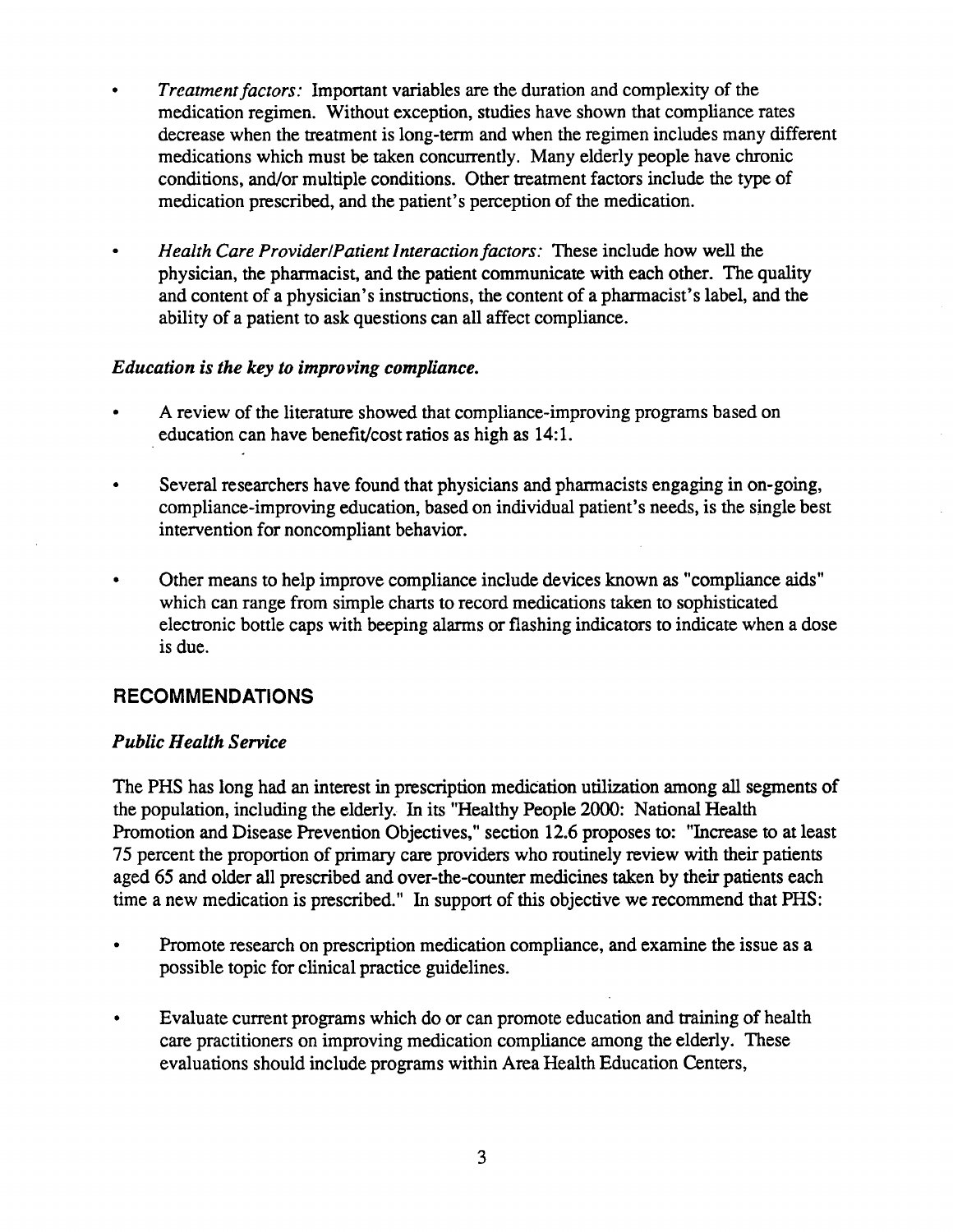Community and Migrant Health Centers, Geriatric Education Centers, and the Indian Health Service. Programs which lack education and training in medication compliance should be provided the resources to develop such education and training programs especially suited to their clients.

#### Administration on Aging

Among other activities, the AoA has addressed the issue of mismedication and noncompliance among the elderly by awarding grants and by disseminating information though State and Area Aging Agencies. AoA's "Annual Statement of Goals for 1990 and Beyond," lists several goal areas that relate to the elderly's medication problems. We recommend that AoA:

- Through State and Area Aging Agencies continue to disseminate informational materials and provide educational programs to help the elderly avoid medication problems.
- $\bullet$ Encourage medcal schools to apply for those health promotion or training funds that could be used to stress the physician's responsibility to improve medication compliance.
- Direct some discretionary grant money to programs aimed at addressing medication  $\bullet$ compliance problems among minority elderly groups.
- Assess the potential of home care programs to provide compliance-improving services (such as the distribution of medication reminder charts,) and implement such services as appropriate.

#### Public Health Service and Administration on Aging

Since 1984, representatives of PHS and AoA have met quarerly in the Committee for Joint Health Promotion to discuss health issues related to the elderly. Mismedication in general and noncompliance as a contributor to mismedication should be a priority topic at one or more of these meetings.

#### Health Care Financing Administration

The direct and indirect costs of prescription medication misuse among the ambulatory elderly, including noncompliance, are often borne by the Medicare and Medicaid programs. Within the Office of Research and Development, HCFA has looked at utilization of prescription medications among nursing home residents. In addition to this work, we recommend that HCFA's Office of Research and Development:

Initiate demonstration projects in the States which address the problems of noncompliance with prescription medications among the *ambulatory* elderly. These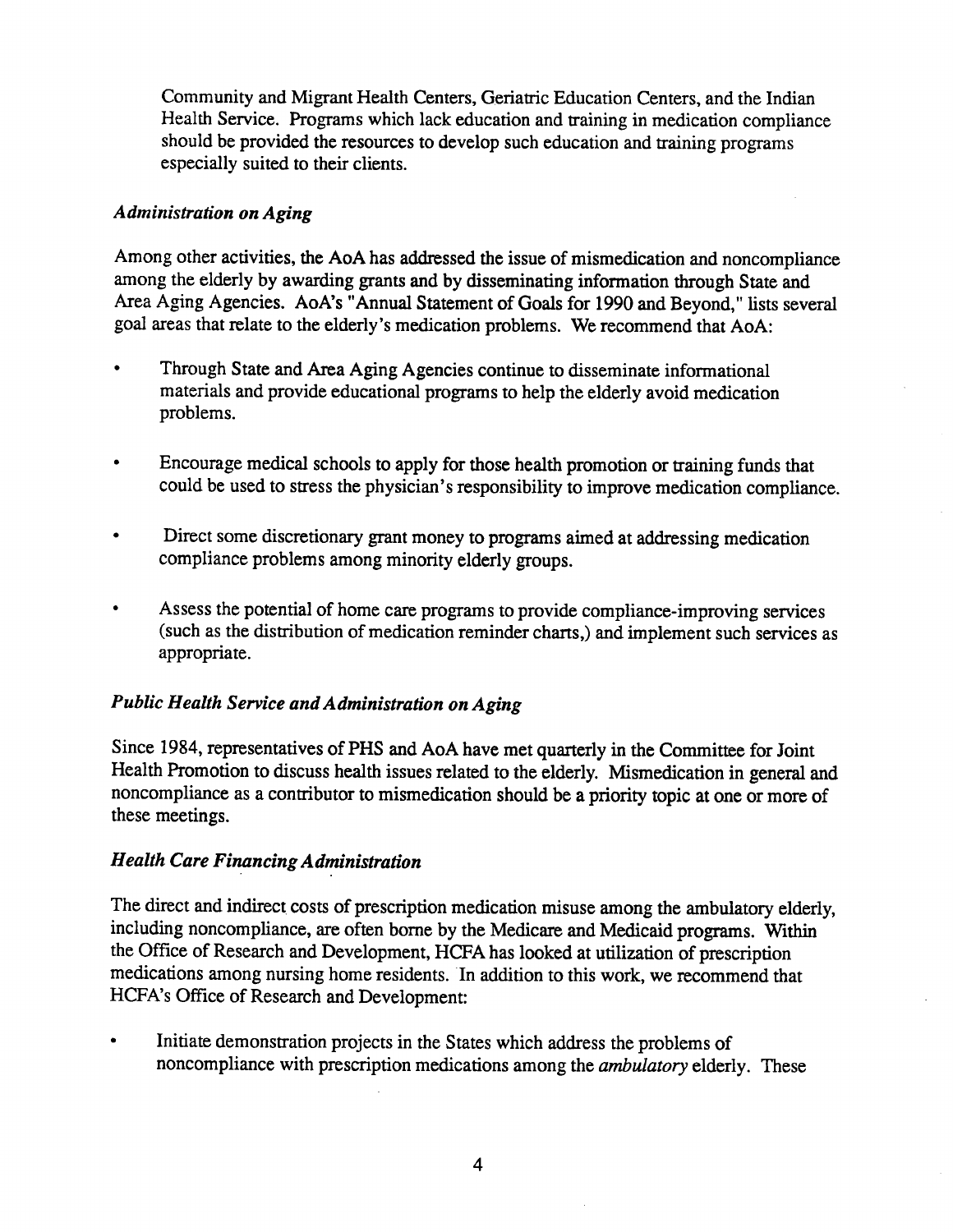projects should include test models which would determine which forms of physician pharacist, and patient education work best to improve compliance.

#### COMMENTS ON THE DRAFT REPORT

We received comments from PHS, AoA, HCFA and ASPE on the draft of this report. The comments are included in Appendix A. Responses from all four agencies were favorable. The PHS, AoA and HCFA generally concurred with all OIG recommendations. These agencies also described activities which have been or will be taken to address OIG recommendations.

For example, through the National Institutes of Health (NIH), PHS is funding research directed toward better medication use for older persons. The PHS will also evaluate the education and training services offered to health care practitioners through geriatric education centers (GEC) and area health education centers (AHEC) on the topic of the elderly and prescription drug noncompliance.

The AoA will continue to provide informational materials and training to support the efforts of State and Area Agencies on Aging in the area of proper medication use. The AoA also suggested the possibility of encouraging medical schools to apply for health promotion or training funds appropriate to the subject of the elderly and noncompliance.

Both PHS and AoA have agreed to discuss the topic of the elderly and medication at a National Initiative on Health Promotion and the Aging meeting.

The HCFA is currently funding various projects which address inappropriate use of drugs by both the general population and among nursing home residents. The HCFA will consider including funding for demonstration projects which assess the forms of education most likely to improve compliance with prescription medication regimens.

We appreciate the agencies' supportive review of the report and its recommendations.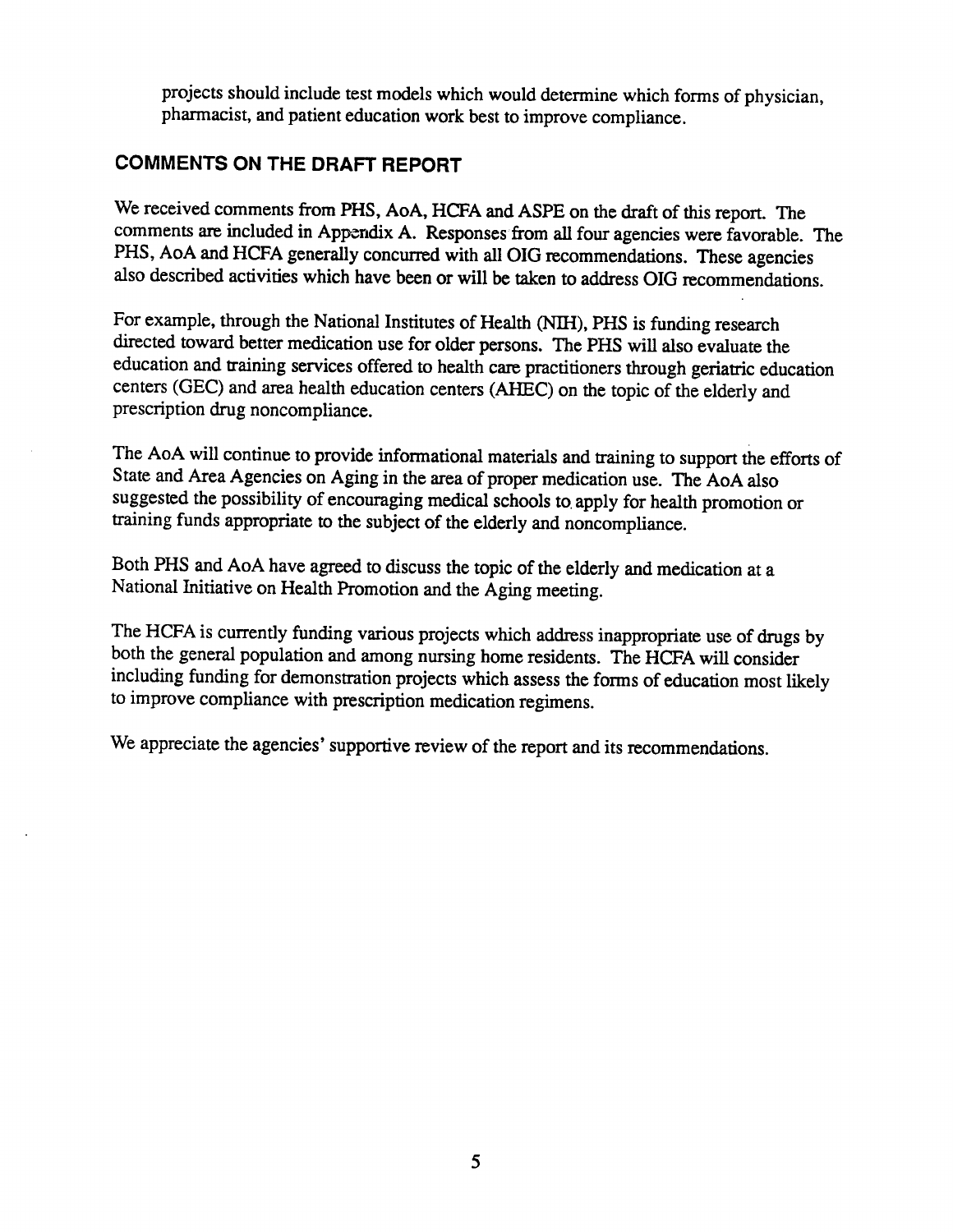### APPENDIX A

PHS, AoA, HCFA, and ASPE Comments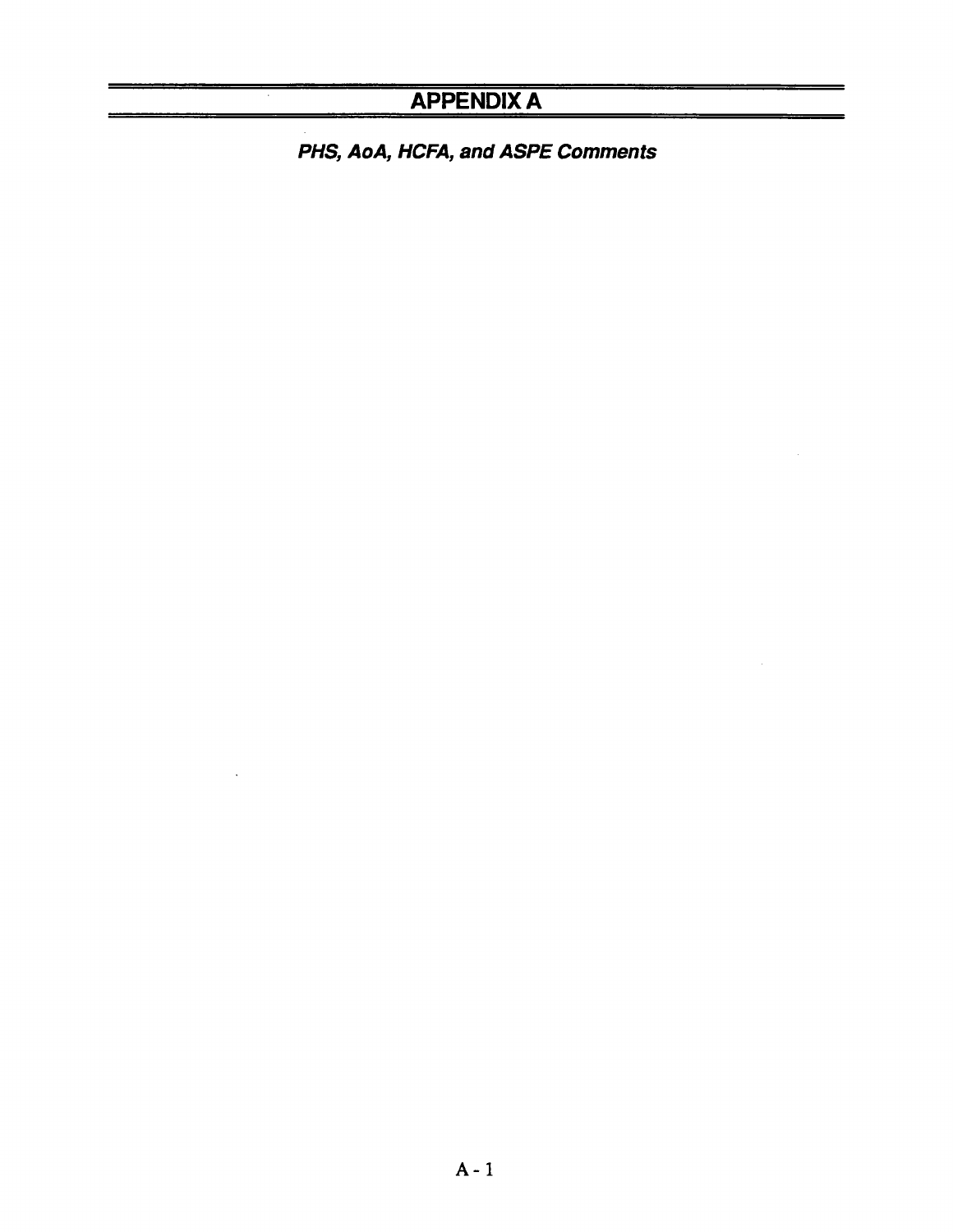#### DEPARTMENT OF HEALTH & HUMAN SERVICES

Office of the Secretary

Administration on Aging

Washington, D.C. 20201

 $JUL$   $B$  1990

DATE:

Richard P. Kusserow TO: **Inspector General** 

U.S. Commissioner on Aging FROM:

Comments on OIG Draft Report: "Reducing Medication Problems of the SUBJECT: Elderly," OEI-04-89-89122

This is in response to your memorandum of June 21, 1990, which requested comments from the Administration on Aging (AoA) on this report. I am pleased to have this opportunity and would offer the following comments:

- The report is well reasoned and contains a strong factual basis for its findings. AoA  $\bullet$ concurs with the overall recommendation that education is the key to improving compliance with proper medication regimes. As the report notes, many of the AoA sponsored health promotion and training activities follow this premise.
- With regard to the specific recommendations addressed to AoA, AoA will continue Ō to provide informational materials and training to support the efforts of State and Area Agencies on Aging in the area of proper use of medication. It may interest you to know that each of the ten AoA Regional Offices will be convening regional health promotion meetings over the coming 15 months. The issue of appropriate use of medication is among the issues which will be addressed by these conferences. In addition, AoA will seriously consider your recommendations as we begin the process of developing the priorities for our FY 1991 discretionary announcement.
- Your second recommendation calls for AoA to "redirect some of the grant money O given to pharmacy colleges to medical schools" for projects which stress the physician's responsibility to improve patient compliance. I would point out that there are no funds specifically earmarked to pharmacy colleges. AoA will consider the possibility of encouraging medical schools to apply for such health promotion or training funds as may be appropriate for this subject area.
- In any revisions which you make to your recommendations you may wish to consider  $\Omega$ the potential role of the Geriatric Education Centers (GECs) funded by the Bureau of Health Professions, Health Resources Administration, Public Health Service. Since each GEC must have a medical school component, they might be in a position to make a contribution in this area.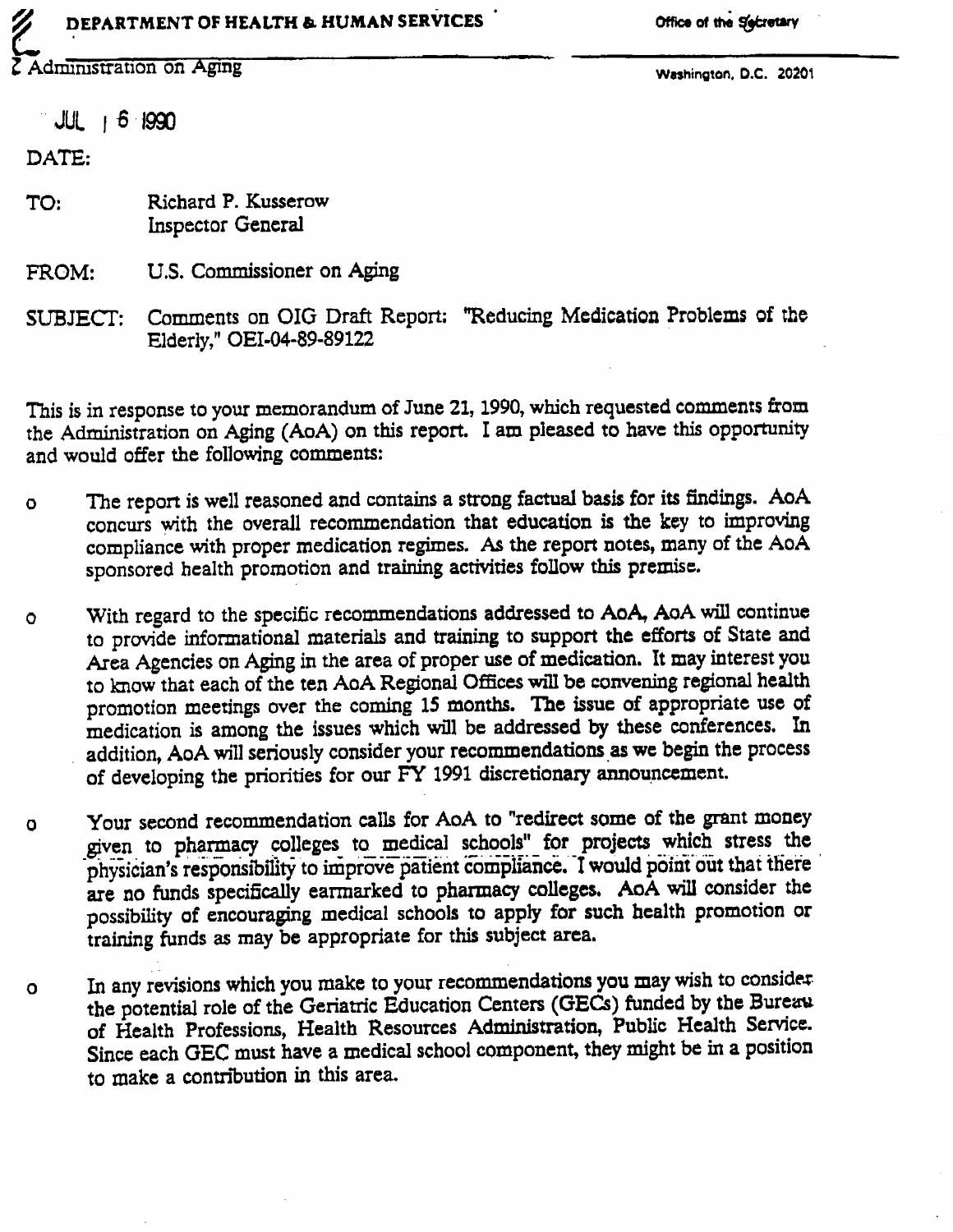You have recommended that AoA and PHS raise the issue of medication compliance  $\mathbf{o}$ in our quarterly meetings on our National Intiative on Health Promotion and the Aging. We have initiated discussions with the Surgeon General's office to resume these meetings and will propose that this topic be included in the discussions.

I hope that you find these comments helpful.

Byce T. Bentum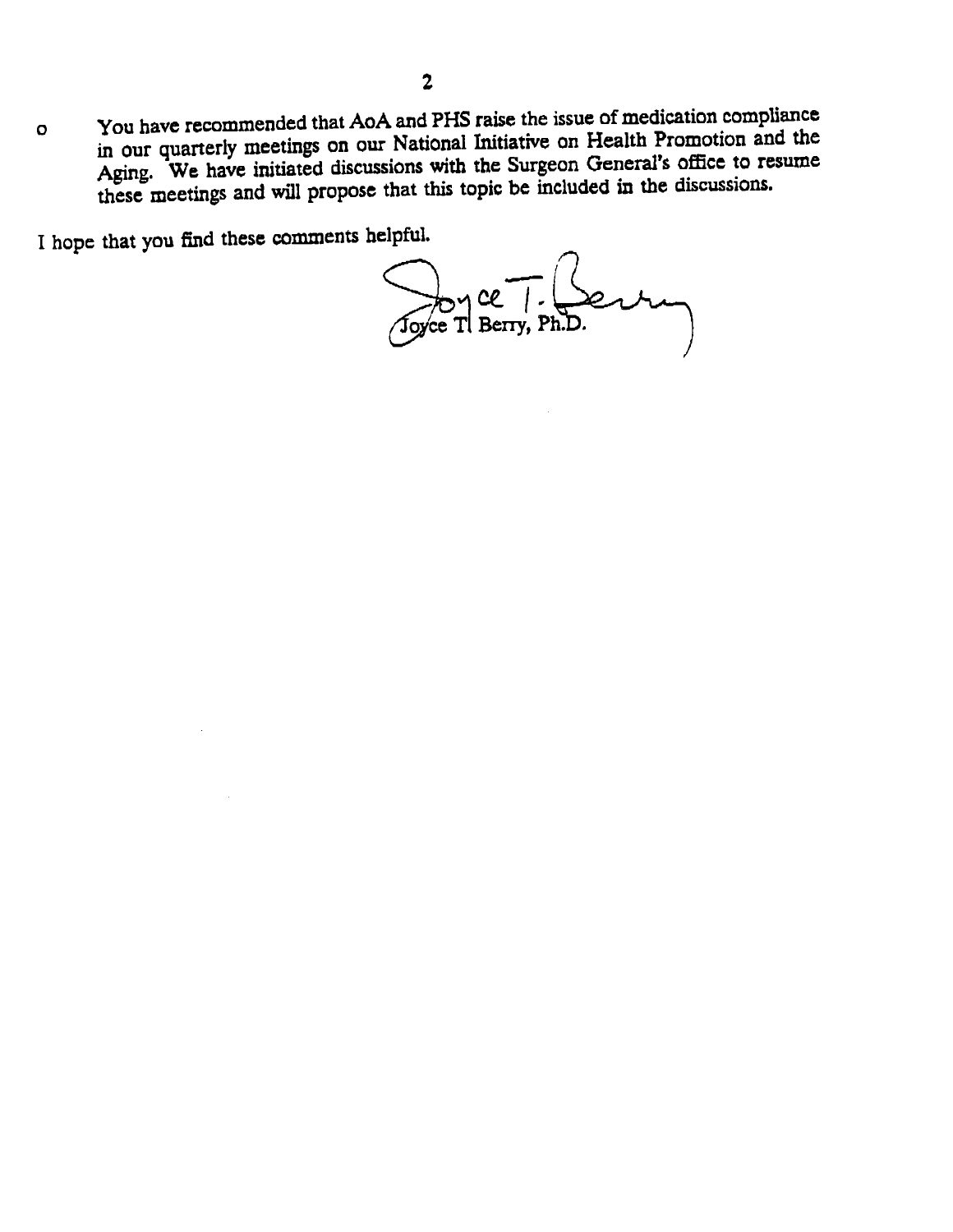Public Health Service

## Memorandum

AUG 2 2 1990

Assistant Secretary for Health

OIG Draft Report "Reducing Medication Problems of the Elderly, OEI-04-B9-B9l22

Inspector General

Attached are the PHS comments on the subject OIG draft report. We concur with the three recommendations addressed to the Public Health Service and we are taking actions to implement them.

Mason, M.D., Dr.

Attachment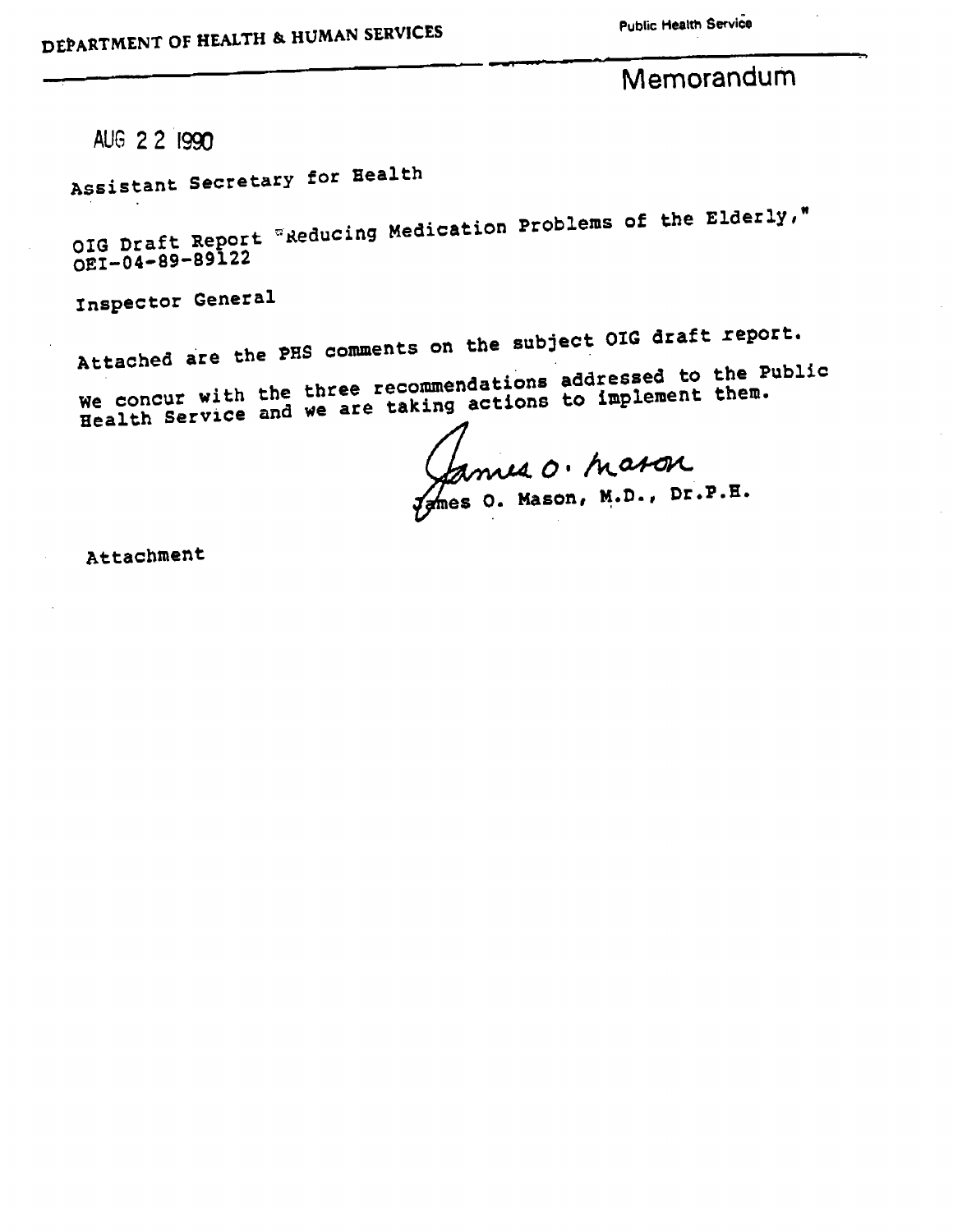### COMMENTS OF THE PUBLIC HEALTH SERVICE ON THE OFFICE OF INSPECTOR GENERAL'S (OIG) DRAFT REPORT REDUCING MEDICATION PROBLEMS OF THE ELDERLY, " OEI-04-89-89122

#### OIG Recommendation

We recommend that PHS:

Promote research on prescription medication compliance and examine the issue as a possible topic for clinical  $\bullet$ practice guidelines.

#### PHS Comment

We concur. The National Institutes of Health (NIH) has issued a request for application (RFA) entitled "Pharmacology in Geriatric Medicine" which solicits a comprehensive range of research directed toward better medication use for older persons. The research includes techniques to improve drug prescribing, avoiding adverse drug reactions, and improved pharmacologic treatments for common causes of frailty and disability. In that regard, research into improving prescription medication compliance is an important part of this effort. One hundred and sixteen applications were received by NIH and are currently under review. NIH plans to award approximately eight grants totaling some \$2 million in fiscal year (FY) 1991.

In addition, the Agency for Health Care Policy and Research .(AHCPR) is currently funding a major feasibility study, "Geriatric Drug-Related Hospitalization," which will quantify drug-related adverse events associated with hospital admissions of the elderly. AHCPR expects to sponsor a followup study that will include patient compliance as a central element.

AHCPR is also facilitating the development of practice guidelines in seven clinical areas. As it develops these guidelines, AHCPR will examine the issue of medication compliance in the three clinical areas in which medication is a central element of the treatment. These areas include: 1) diagnosis and treatment of benign prostatic, 2) urinary incontinence in the adult, and 3) pain management.

#### OIG Recommendation

Evaluate current programs which do or can promote education and training of health care practitioners on  $\bullet$ improving medication compliance among the elderly. These evaluations should include programs within area health education centers, community and migrant health centers, geriatric education centers, and the Indian Health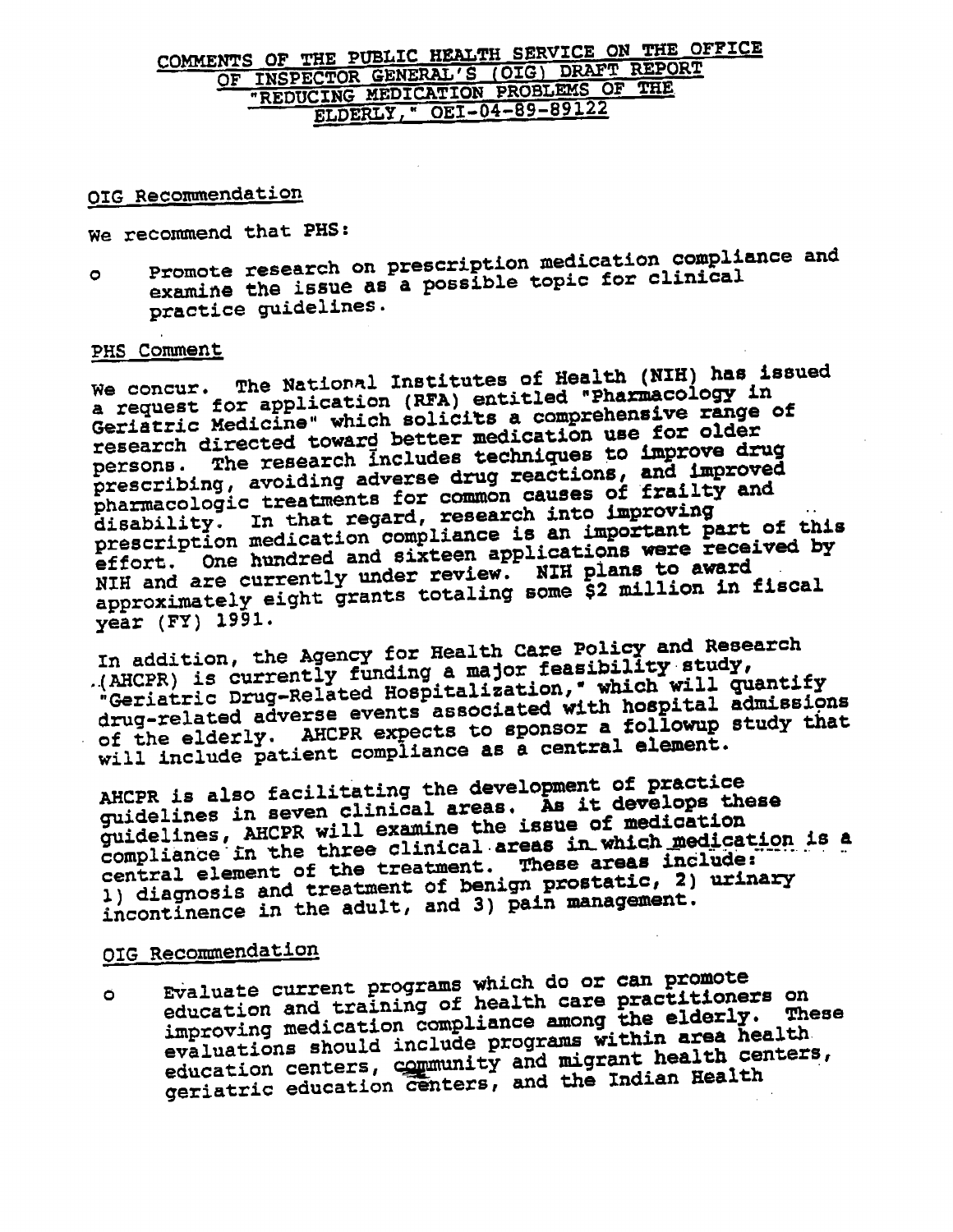Programs which lack education and training in medication compliance should be provided the resources to Service. develop such education and training programs especially suited to their clients.

#### PHS Comment

We concur. In FY 1991 the Health Resources and Services Administration (HRSA) will ascertain the extent to which the current geriatric education centers (GEC) and area health education centers (AHEC) provide education and training of health care practitioners on improving medication compliance among the elderly. In FY 1992, based on the results of the evaluation, HRSA will consider modifying the funding priority of the AHEC Program to integrate educational offerings on the topic of pharmacogeriatrics and patient noncompliance for practicing health professionals. The above actions are contingent upon the continued funding of the AHEC and GEC Programs. Currently, these programs are not included in the President's Budget for FY 1991.

Later this year, HRSA will distribute copies of the final version of this OIG report to its community and migrant health centers (C/MHCs) and strongly encourage them to make all health providers aware of this problem and obtain continuing professional education as needed. In addition, by the end of PY 1991, PHS will have developed a new site-visit protocol for C/MHCs which will help to ascertain, at that level, the need for education and training of practitioners. Site-visit reviewers can then make appropriate recommendations to the C/MHCs.

The Indian Health Service (IHS) has the largest direct health care program in PHS. There is an increasing number of elderly patients being seen in IHS hospitals and clinics, and pharmacists are extensively involved in counseling all patients on medication compliance. During FY 1991 IHS will review the content of its pharmacy training programs and include material<br>to improve medication compliance in the elderly. IHS will also complete an instructional video with supplementary teaching materials which is designed to train pharmacists and other health care providers to determine patients' understanding of their medication. This will have specific application in medication compliance in the elderly. The instructional video will be available for distribution and use in all IHS facilities by the end of the first quarter of FY 1991. **The** video will also be made available to all major professional organizations in pharmacy as well as all colleges of pharmacy in the United States.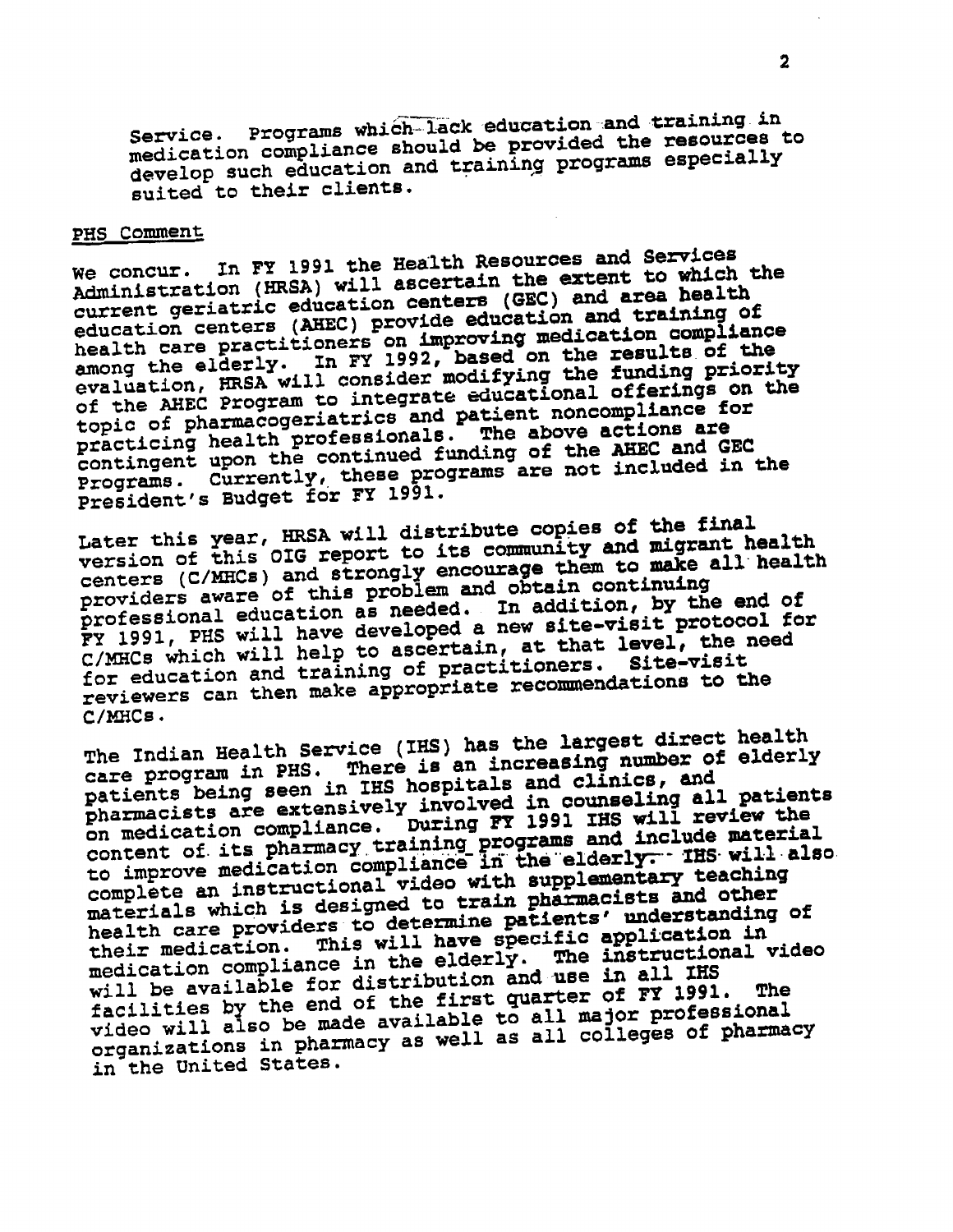#### OIG Recommendation

Since 1984, representatives of PHS and the Administration on Aging (AoA) have met quarterly with the Committee for Joint Health Promotion to discuss health issues related to the health Promotion to discuss health issues related to the<br>elderly. Mismedication in general and noncompliance as a contributor to mismedication should be a priority topic at one or more of these meetings.

#### PHS Comment

We concur. This topic will be taken up at the next meeting of the Subcommttee.

#### Technical Comments

- Page 3 "Economic condition," which is included as a behavioral factor, might be better represented if it were separately categorized as a factor.
- ?age 4 The goal to " reduce the incidence of adverse drug reaction among people age 65 and older to 8.5 per 100,000" was included in the public review draft of the Year 2000 Objectives for the Nation. However, it is being removed from the final draft which is to be published on September 6, 1990.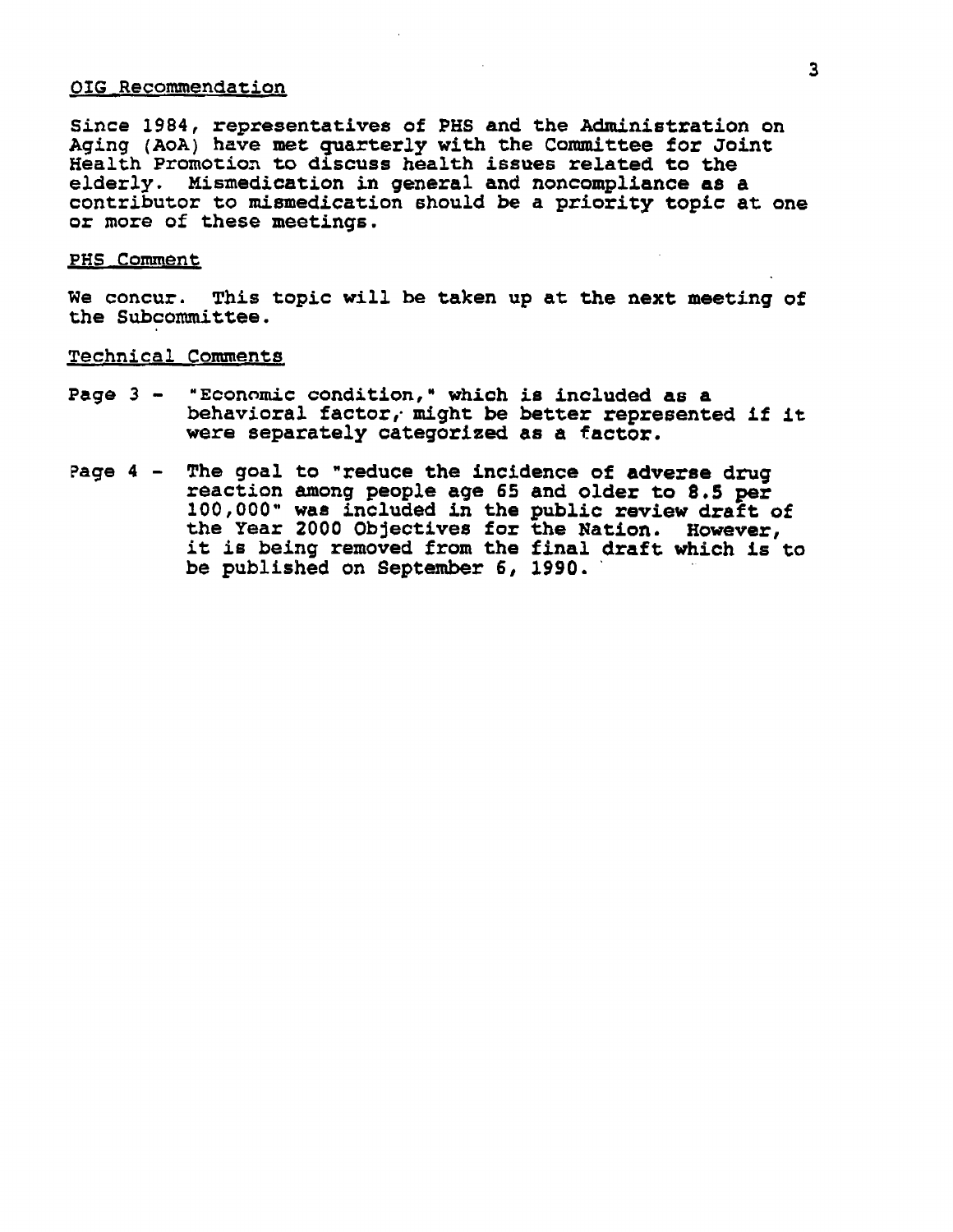Health Care -

Gail R. Wilensky, Ph.D.  $G\Lambda$ Administrator .

ect OIG Draft Report: "Reducing Medication Problems of the Elderly" -OEI-04-89-89122

The Inspector General. Office of the Secretary

We have reviewed the subject draft report which discusses the extent to which and the reasons why the elderly may have difficulty complying with their medication reqimens.

The report recommends that HCFA should initiate demonstration proj ects in the States which address the problems of noncompliance with prescription medication regimens among the ambulatory elderly. These projects should include test models which would determine which forms of include test models which would determine which forms of physician, pharmacist, and patient education work best to physician, pharmacist, and pat<br>improve complia<mark>nce.</mark>

HCFA is currently pursuing a number ot research and demonstration projects that are studying methods to reduce the inappropriate use of drugs by the elderly. Examples of these projects include the followinq:

- The University of Minnesota has developed a taxonomy of inappropriate use of medications as a result of a study f psychotropic drug use amonq Medicare beneficiaries who are nursinq home residents. In addition, Minnesota is currently involved in research which will identifyclassify, and evaluate alternate approaches to Drug utilization Review in private sector hea'th insurance plans.
- Brandeis is studying the existing Medicaid druq data in order to assess its usefulness for enhancing HCFA's understanding of the quality and effectiveness of druq utilization among Medicaid populations.

AUG 10 1990 Memorandum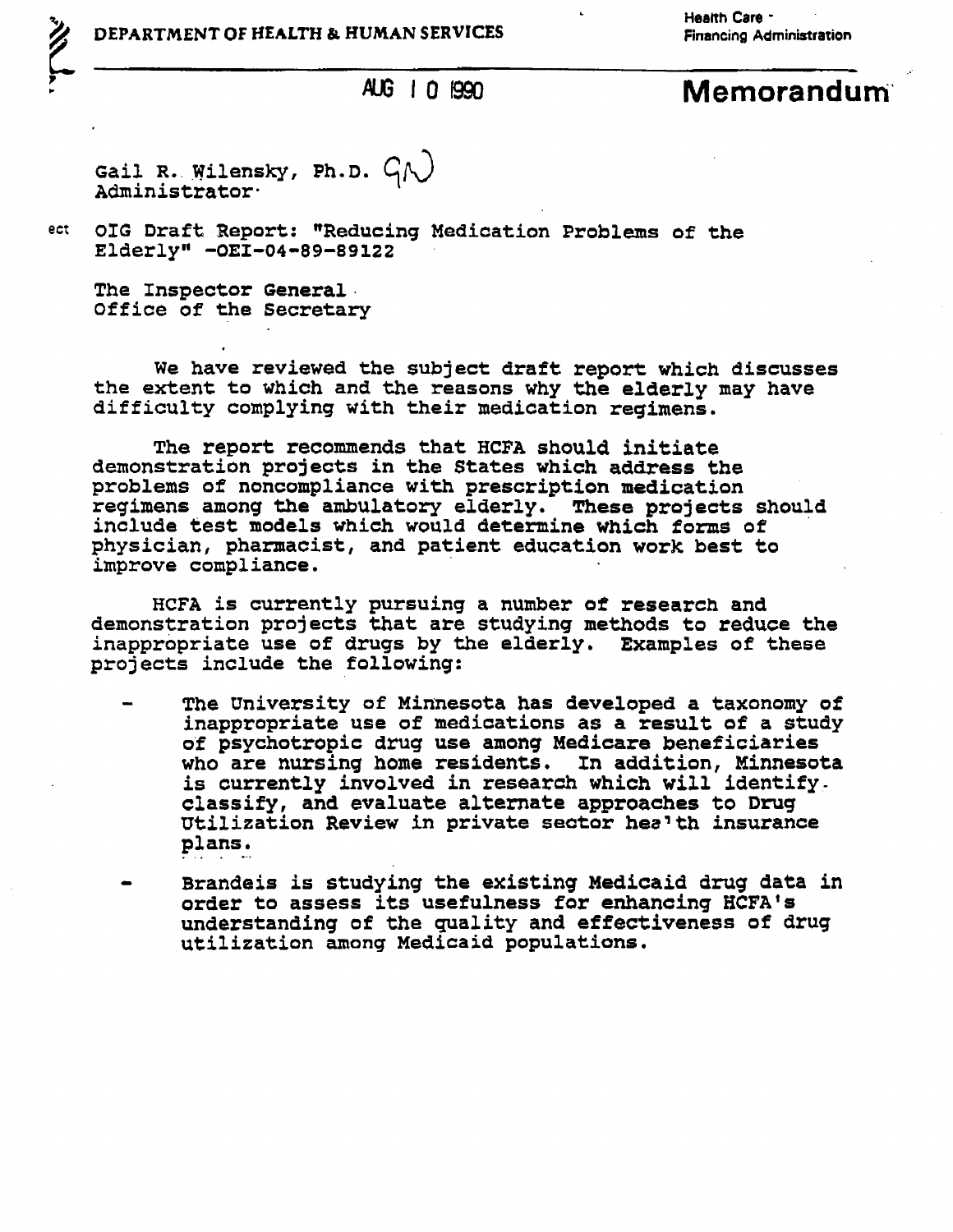The University of Wisconsin and SysteMetrics are studying medication use in quality of care indicators for nursing home patients and drug utilization and expenditures among ambulatory Medicaid recipients, respectively. Using the Pennsylvania Pharmaceutical Assistance Survey data, Pennsylvania state University€ is analyzing patterns of pharmaceutical use and adverse§<br>drug reactions.

With the repeal of the drug benefit under Medicare, we are reassessing our research and demonstration priorities in the drug area. As we develop our strategy, we will consider OIG's suggestion that we include demonstration efforts to assess the forms of education most likely to improve compliance with prescribed medication regimens.

Please advise us whether you agree with our position on the report's recommendation at your earliest convenience.